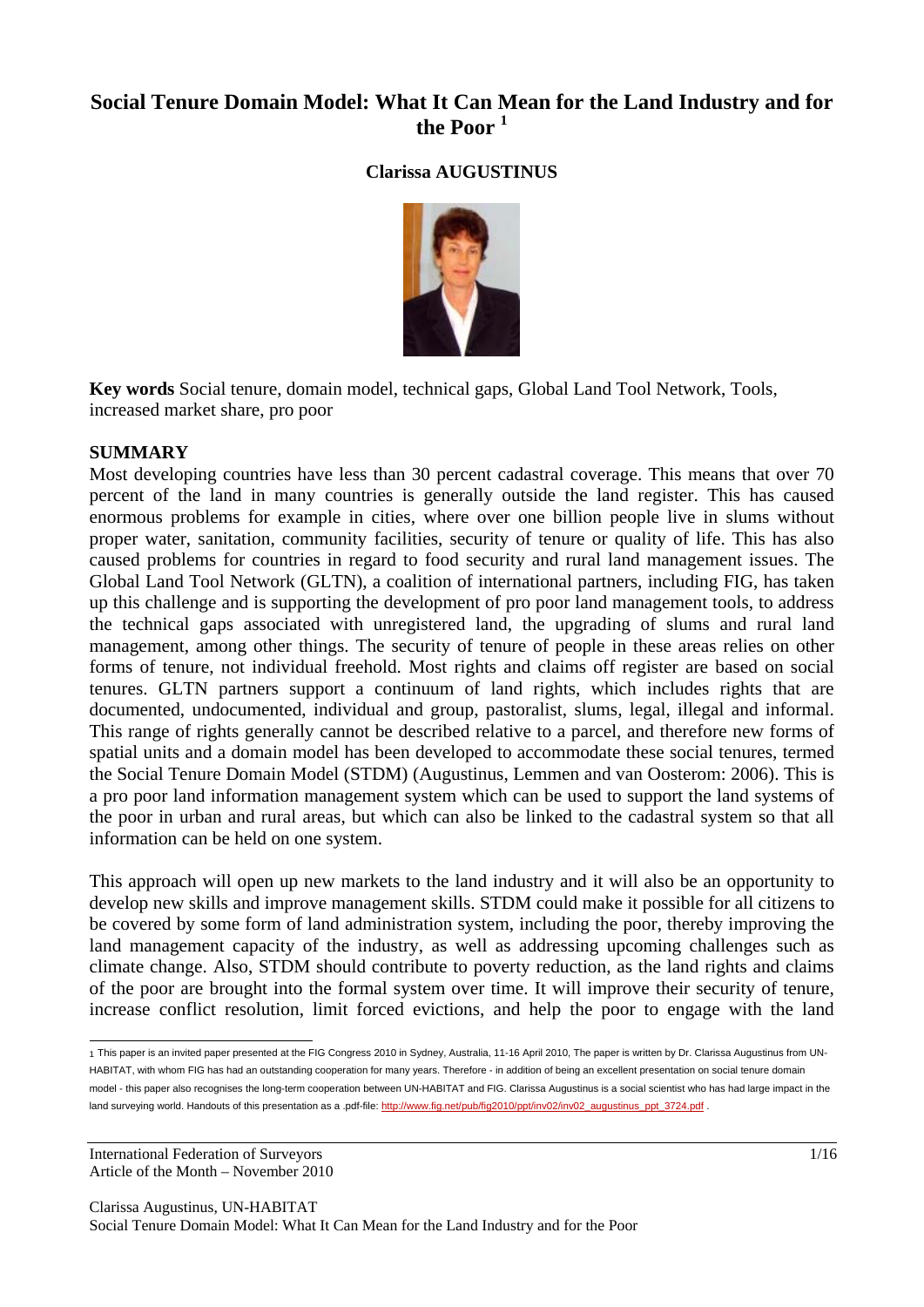industry in undertaking land management such as city wide slum upgrading or rural land management. The pro poor land management approaches under development by GLTN partners is a new way of doing business and is key to solutions for the challenges of today and tomorrow. GLTN is focusing on filling the gap by building the technical and governance solutions and the capacity for the industry to use them. The technical gap covered by STDM is in the critical path of the delivery of a number of the Millennium Development Goals namely, Goal 1 on food security, Goal 3 on the promotion of gender equality and the empowerment of women, and Goal 7 on ensuring environmental sustainability, including improving the lives of slum dwellers.

#### **1. INTRODUCTION**

There are now more people living in urban areas than in rural areas and of the total urban population of 2.3 billion in 2005 at least 810 or 39 percent live in slums (Moreno: N.D). Most people living in slums do not have registered land rights. This means that there is no cadastre in these areas or it does not match the *de facto* land tenure situation. Cadastres do not just deliver security of tenure. As Williamson, Enemark, Wallace and Rajabifard (2009) argue, cadastres also deliver a land administration system. It is this system that makes the cadastre invaluable for other purposes, such as planning, service delivery, environmental management, city management, cost recovery, land tax, and land management, such as slum upgrading.

In developing countries cadastral coverage is often less than 30 percent of the country (Lemmen, Augustinus, Haile and van Oosterom: 2009). This means that about seventy percent of the land in many countries is outside of the freehold parcel based land administration system and its land information system. This implies that people living in these areas are often at a disadvantage, not just in regard to security of tenure, but also in regard to such things service delivery and land management approaches. The people in the seventy percent generally use a wide variety of social tenures to secure their land rights and claims. These tenures include documented, undocumented, individual and group, legal, illegal and informal and over-lapping rights and claims, such as those of slum dwellers, pastoralists, women whose rights are often nested in family rights, rights of groups, and multiple over-lapping claims in post conflict areas. This range of tenures cannot be easily captured on conventional cadastral and land administration systems because they are not based on unique parcel based polygons, which are also legal evidence of land rights.

The Global Land Tool Network, a coalition of international partners, has been promoting the idea that firstly, the variety of rights and claims in land should be seen as a continuum of land rights which can be incrementally upgraded over time, beginning with weak rights based on political support, right up to full freehold, with steps in between for informal and formal rental agreements/leases, migration routes, claims on post conflict property and so. There will be different continuums in different countries and different contexts. Across a continuum different tenure systems may operate, and sites in a settlement may change status over time. (UN-HABITAT: 2008). Secondly, the continuum of land rights requires a new type of land information management system and land administration system. This is required to implement the continuum of land rights and claims and systematise them also for the purpose of land management. The Social Tenure Domain Model (STDM) (Augustinus, Lemmen, van Oosterom: 2006) was designed to fill this technical gap.

This technical gap was identified as early as 1998 (UNECA: 1998). First a number of land tenure policy specialists working in Africa, Asia and South America identified the fact that there were a range of social tenures that could not fit with conventional land registration systems, in terms of the types of rights held, and/or the spatial description of the rights, and/or the land title conditions.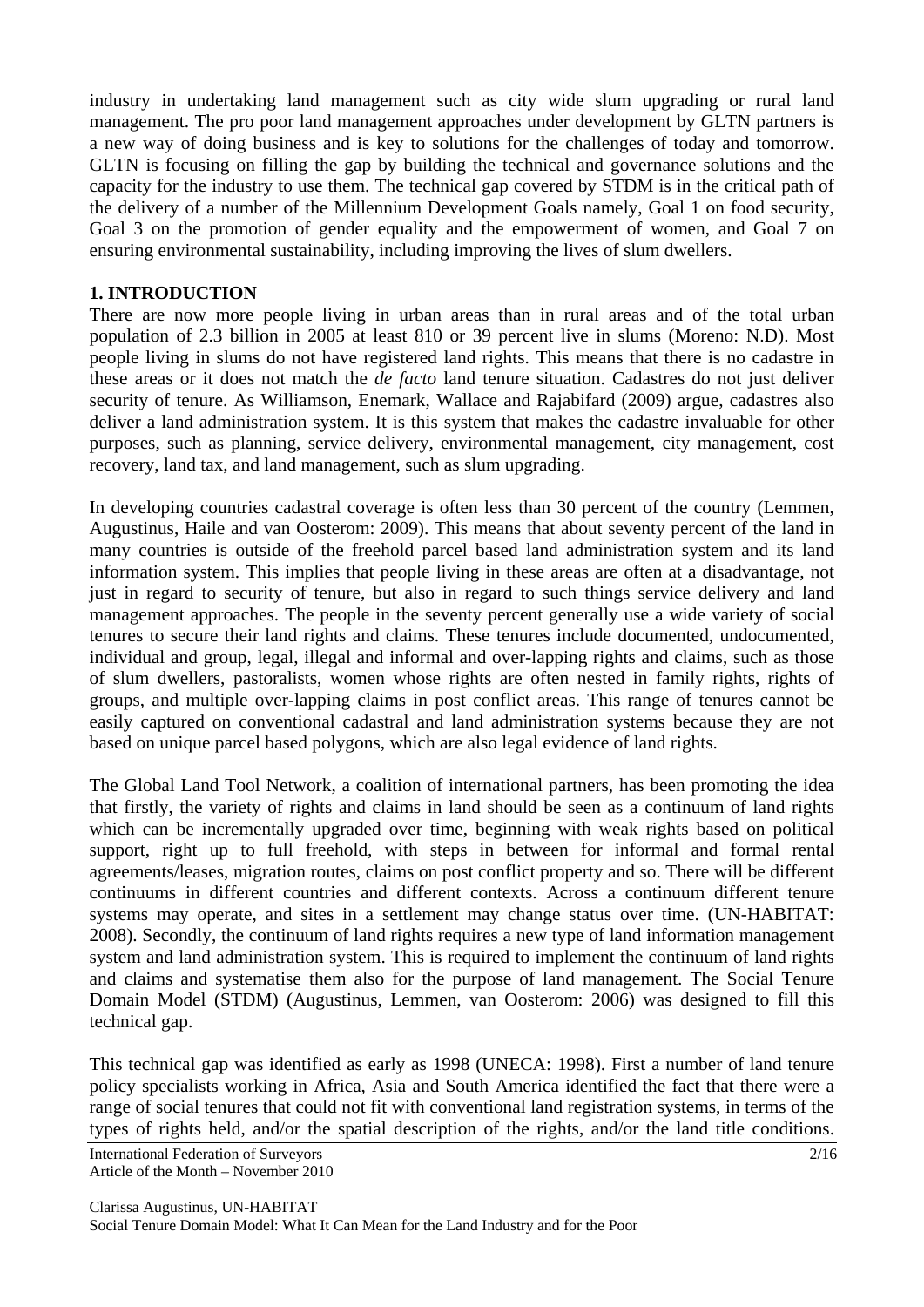These policy specialists came to prominence in the 1980s and 1990s with the result that there was little support for the use of conventional titling for customary areas for example (Dorner: 1992; Bruce and Migot-Adholla: 1993; Migot-Adholla, Hazell, Blarel and Place: 1991). By the end of the 1990s and the beginning of 2000, a number of people working in the land administration field also became convinced that conventional land administration systems were not always appropriate for the range of tenure types that exist such as customary areas, pastoralists and for slums (UNECA: 1998; Barry and Fourie: 2002; Fourie, van der Molen and Groot: 2002).

Taking this further, it became clear over time that the 70 percent of the areas outside the land registry in many developing countries, which areas had no land administration system and land information management system, generally meant that land management could not be undertaken in these areas. It also became clearer over time that this impacted a wider range of issues aside from security of tenure for the lower income groups. That is, this gap was contributing directly to chaotic and unsustainable cities, problems around land degradation and water shed management, deforestation, the inability to solve land in many post conflict environments, chaotic traffic and a proliferation of slums. Lemmen took the lead on trying to develop solutions to fill this technical gap from 2002 onwards, by starting to develop the Social Tenure Domain Model (STDM) at the conceptual level (Augustinus, Lemmen, and van Oosterom: 2006). ITC was then financially supported by the Global Land Tool Network (GLTN) to develop the technical aspects of STDM. GLTN is facilitated by UN-HABITAT and funded by Norway and Sweden, which are GLTN partners. The technical development of STDM has been undertaken with the encouragement of the President of International Federation of Surveyors, Stig Enemark, who also committed FIG to working towards filling this technical gap by supporting research around STDM.

The Global Land Tool Network (GLTN) is a coalition of international organisations who have agreed on an agenda of 18 pro poor land management tools for urban and rural areas (www.gltn.net). Most tools are national but have rural and urban applications. These tools are being developed by the partners not just as tools on their own, but also linked to cross cutting issues such as gender, the involvement of the poor users, land governance, and the need for capacity building. The continuum of land rights (which is about the incremental acquisition of rights over time), and STDM are two of the GLTN tools. The partners working on STDM include UN-HABITAT, FIG, and the World Bank and ITC, which has been at the forefront of developing STDM. Other GLTN partners from the land administration industry in GLTN include FAO, the Commonwealth Association of Surveying and Land Economy, Federation des Geometres Francophone and the Royal Institution of Chartered Surveyors. There are also other types of partners, such as from international civil society and research and training institutions.

I will argue that by filling this technical gap, through such tools as STDM, land managers, land administrators and land surveyors will have an increased market share. Also they will be able to position themselves centre stage in solving the problems of today, whether it be in regard to climate change, or the creation of sustainable cities and the prevention of slum growth, or ensuring food security for nations. They will be able to do this because they will have a greater range of options, tools and solutions to offer policy makers and politicians on how to address the issues of the  $21<sup>st</sup>$ century. Also, STDM could enable professionals to deliver services to all citizens, thus addressing the critical issue of equality and justice and thus contributing to stable cities, and respect for the law.

The paper will also describe how the poor can benefit from STDM, through improved security of tenure, more services, increased conflict management and more predictability in their lives, including being able to leave their land to their children when they die, a critical issue for poor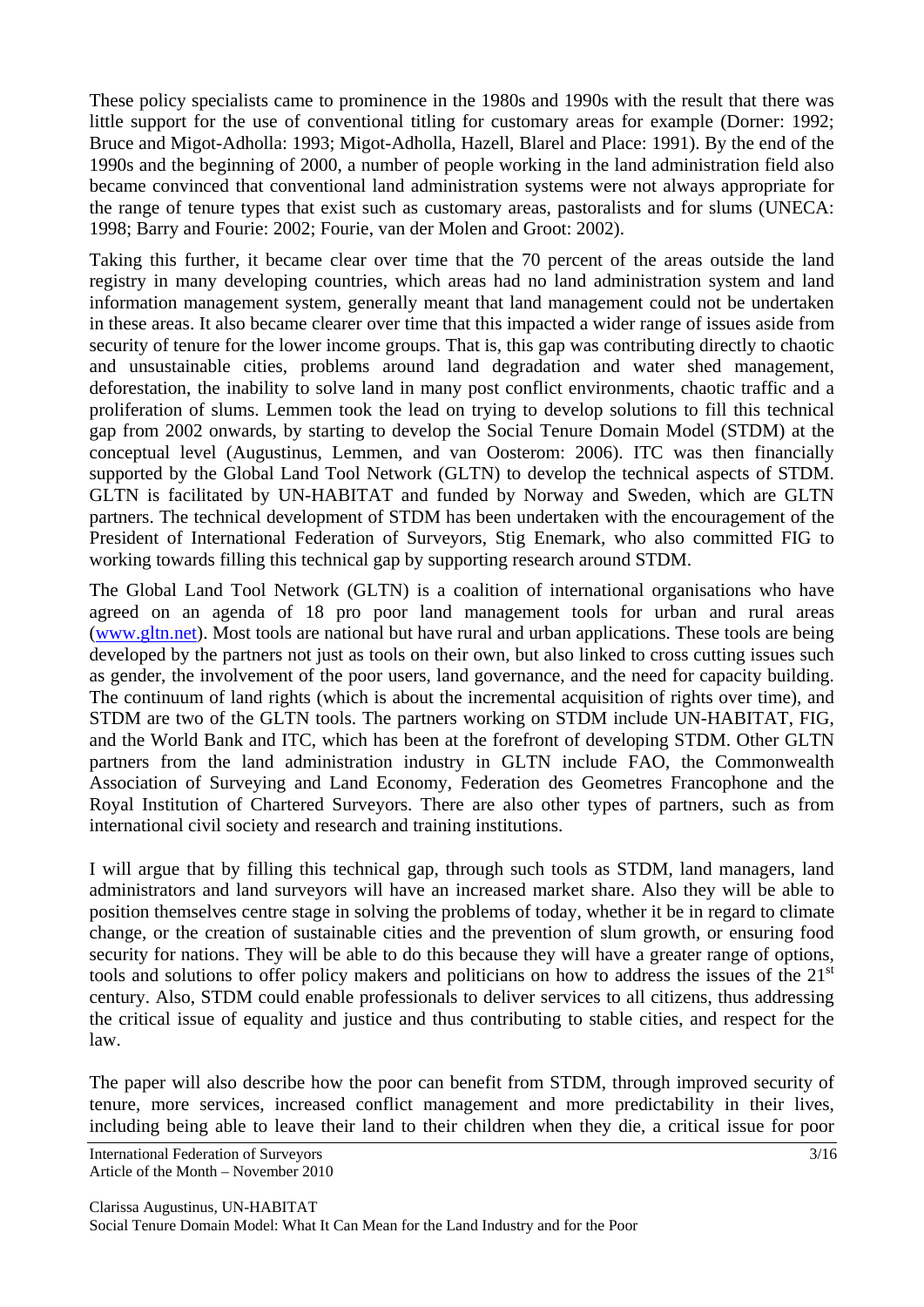people. All of these will contribute to poverty reduction and decrease the impact of human settlement related shocks, such as forced evictions, on the vulnerable, such as women and the poorest of the poor.

The conclusions of the paper is that the land industry has a technical gap in their tools and using current approaches cannot deliver robust security of tenure, land information management, land administration systems or land management at scale, particularly in regard to developing countries, both in the rural and urban areas. This gap is affecting the sustainability of the planet and its cities, forests and food production among other things. The industry has taken up this challenge but still more needs to be done and done more quickly.

### **2. THE URBAN CHALLENGE FOR LAND ADMINISTRATORS**

Half of humanity now lives in cities, and by 2050 70 per cent of the world's people will reside in urban areas. By the middle of the 21st century the total urban population of the developing world will more than double, increasing from 2.3 billion in 2005 to 5.3 billion in 2050. "Urban growth rates are highest in the developing world ..(which is) responsible for 95 per cent of the world's urban population growth" (UN-HABITAT: 2008). However, many cities will be characterized by urban poverty and inequality, and urban growth will become virtually synonymous with slum formation. Indeed, Asia is already home to more than half of the world's slum population (581 million), followed by sub-Saharan Africa (199 million), where 90% of new urban settlements are taking the form of slums. As shown in figure 1 (below), at least one third of the urban population in the developing world lives in slum conditions.



Figure 1: Estimated urban population living in slum condition between 1990 and 2001<sup>2</sup>. Moreno: **(N.D).**

 $\overline{a}$ 

 $2$  The drastic reduction of the percentage of urban population living in slums, particularly in Sub-Saharan Africa between 2001 (72 per cent) and 2005 (62 per cent) is largely explained by the change in slum definition which now includes the use of pit latrines. A slum household is defined as a group of individuals living under the same roof lacking one or more of the following conditions: access to improved water; access to improved sanitation facilities; sufficient living area (not more than three people sharing the same room); structural quality and durability of dwellings; and security of tenure (UN-HABITAT: 2008).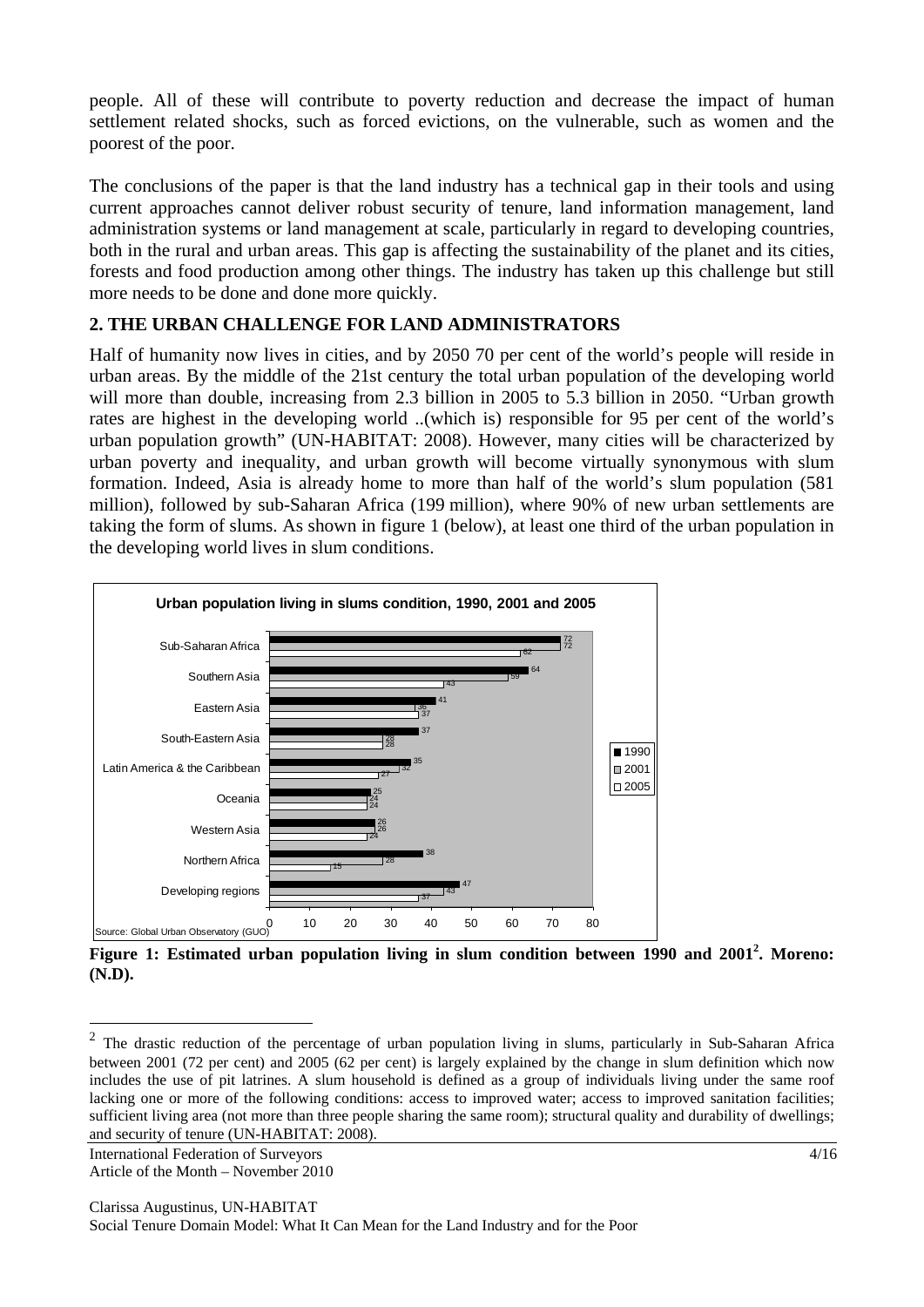From another angle, the space taken up by urban localities is increasing faster than the urban population itself. Between 2000 and 2030, the world's urban population is expected to increase by 72 per cent, while the built-up areas of cities of 100,000 people or more could increase by 175 per cent. The land area occupied by cities is not in itself large, considering that it contains half the world's population. Recent estimates, based on satellite imagery, indicate that all urban sites (including green as well as built-up areas) cover only 2.8 per cent of the earth's land area. This means that about 3.3 billion people occupy an area less than half the size of Australia (Angel *et al*, 2005 cited by UNFPA, 2007). Over the next 25 years, over 2 billion people will be added to the growing demand for housing, water supply, sanitation and other urban infrastructure and services. What is critical when considering this number is the order of magnitude. Close to 3 billion people, or about 40% of the world's population by 2030, will need housing and basic infrastructure and services. But as I will argue, the land industry does not have all the technical tools and solutions needed to meet this challenge and new ways of doing business and a range of new pro poor land management tools need to be developed to meet this challenge. The Social Tenure Domain Model is an attempt to fill one of these technical gaps.

Finally, the Millennium Development Goal 7, Target 11, commits the international community to achieving a significant improvement in the lives of at least 100 million slum dwellers by the year 2020. The attainment of even this very limited goal is not promising. Reporting on the attainment of Goal 7, the United Nations (2007) stated that "(i)n 2005, one out of three urban dwellers was living in slum conditions – that is lacking at least one of the basic conditions of decent housing: adequate sanitation, improved water supply, durable housing or adequate living space." UN-HABITAT states that few countries are on track for reaching Goal 7, which would imply a rapid and sustained decline in slums. Countries that are the furthest from the slum target goals are mostly in Sub Saharan Africa (2006). The Social Tenure Domain Model (STDM) is a key tool which could deliver this target and the reasons for this are described below. It should also be noted that the technical gap covered by STDM is in the critical path of the delivery of other Millennium Development Goals namely, Goal 1 on food security and Goal 3 on the promotion of gender equality and the empowerment of women.

### **3. THE CONTINUUM OF LAND RIGHTS AND THE SOCIAL TENURE DOMAIN MODEL**

Moving away from individual freehold parcel based tenure systems and adopting a range of rights and claims in order to extend security of tenure to more people, including the poor, implies that a new form of land administration has to be designed. Adopting a continuum of land rights made the land administration technical gap obvious, which technical gap is covered by STDM.

UN-HABITAT proposed the continuum of land rights approach in 2003 and this was further developed and adopted by the Global Land Tool Network partners. An example of the continuum is given below (Figure 2.)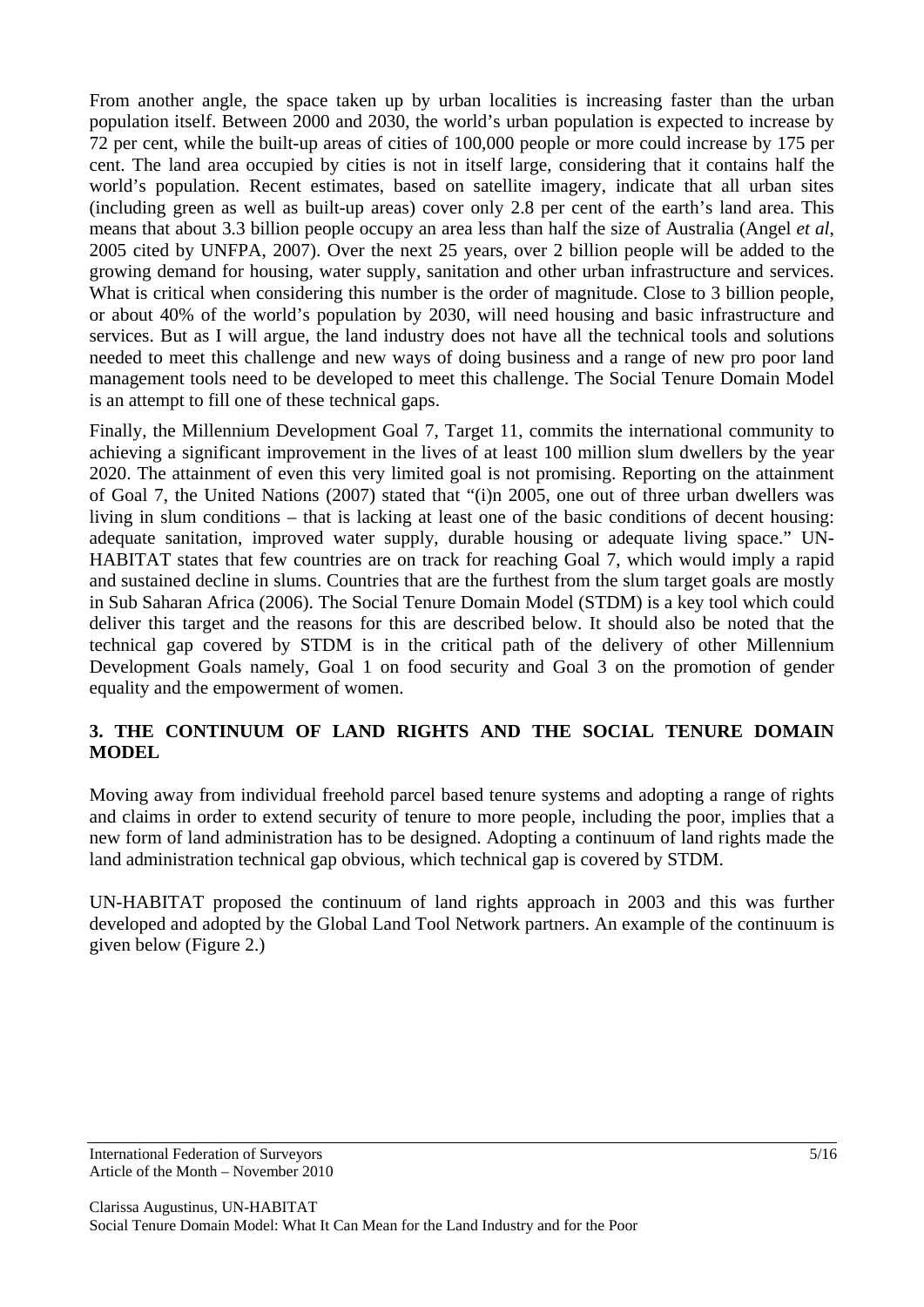

**Figure 2: Continuum of land rights (UN-HABITAT: 2008)** 

The continuum of tenure types is a range of possible forms of tenure which can be considered as a continuum. Each continuum provides different sets of rights and degrees of security and responsibility. Each enables different degrees of enforcement. Across a continuum, different tenure systems may operate, and plots or dwellings within a settlement may change in status, for instance if informal settlers are granted titles or leases. Informal and customary tenure systems may retain a sense of legitimacy after being replaced officially by statutory systems, particularly where new systems and laws prove slow to respond to increased or changing needs. Under these circumstances, and where official mechanisms deny the poor legal access to land, people tend to opt for informal and/or customary arrangements to access land in areas that would otherwise be unaffordable or not available (UN-HABITAT:2008).

Drawn from Fourie and Nino Fluck (2001) it is clear that the different types of tenures found in the continuum pose a challenge to conventional land administration systems as they are not generally parcel based. Parcels have been the basic unit of data collection and the linking mechanism to other information in a database. This has meant that most information about the land in developing countries could not be utilized in Land Information Management (LIM) systems, as the information is generally not parcel/polygon based, let alone cadastral parcel based.

A few examples from urban areas illustrate this:

- Privately owned land. The location of the informal settlement does not always precisely match the cadastral parcels and is likely to cover many properties in one spatially contiguous unit (Cowie:1999; Jenkins *et.al*:1986);
- Customary land, including in urban areas, is conventionally not parceled (Latu:N.D).
- Often the boundaries of the informal settlers' properties do not accord with the cadastral layout, and this can vary across the settlement and between settlements (Jenkins *et.al*.:1986).
- State land. Often the state does not have an inventory of its land. Also, often state land has not been parceled. Generally the informal settlement boundaries do not coincide with the state land boundaries (Jenkins *et al*.:1986);

Once it was recognized that freehold parcel based tenures could not go to scale and that to supply security of tenure at scale we would have to adopt the continuum of land rights, it became inevitable that we would have to re-think our land administration systems, also in regard to identifiers. This in turn would mean that we would need a new land information management system that could handle such a range of identifiers. Lemmen's design of STDM has done this and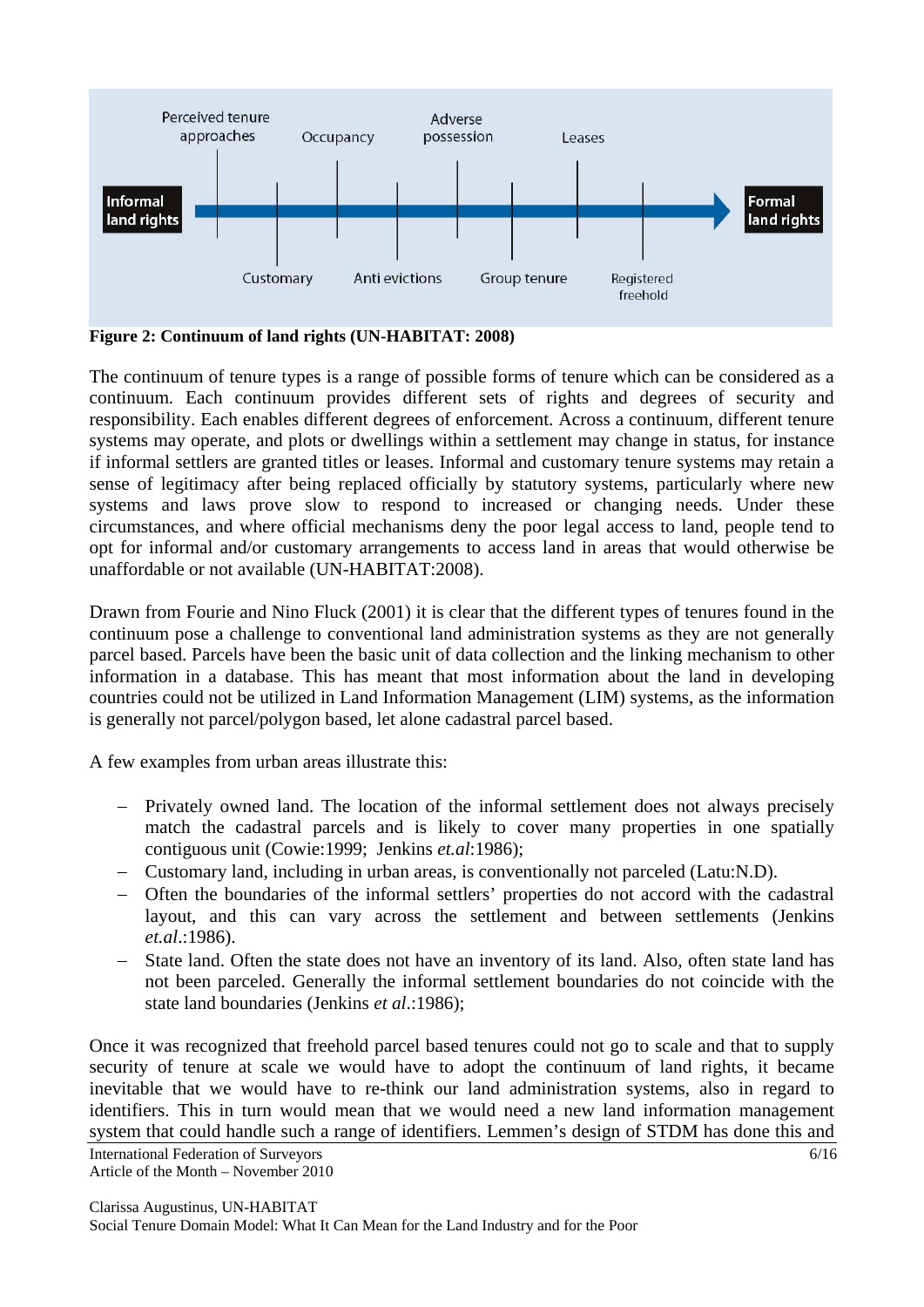gone even further. "STDM.. is intended to provide a land information management framework that would integrate formal, informal, and customary land systems, as well as integrate administrative and spatial components." This is "..possible through tools that facilitate recording all forms of land rights, all types of rights holders and all kinds of land and property objects / spatial units regardless of the level of formality." (Lemmen, Augustinus, Haile, van Oosterom: 2009).

To conclude, once the off register social tenure arrangements of people, particularly the poor was recognized, this meant that new technical challenges emerged for the land industry. It is only be by addressing these challenges that it will be possible to meet the needs of the poor and deliver sustainable land management for the planet. In meeting this challenge the industry will also be able to extend its markets and position itself even better with policy makers.

## **4. WHAT WILL STDM DELIVER TO THE LAND INDUSTRY**

By developing tools such as STDM to fill this technical gap, the land industry will be able to go to scale and cover the whole of any country, including the areas that are not currently covered by the cadastre, thereby extending their markets and delivering services to all segments of the population. This in turn will improve the professionalism with which the land industry serves its clients. It will also make land markets more efficient and improve our ability to address the land management challenges of the  $21<sup>st</sup>$  century.

### **4.1 Ability to go to scale**

In developing countries often the coverage of the Surveyor General and Registry land records is less than 30 percent of the country (Lemmen, Augustinus, Haile and van Oosterom: 2009). This means that 70 percent and more of the country is outside of the freehold based land administration system and its cadastral land information system. This in turn means that land management in these areas is very difficult. Sub Saharan Africa and slum areas are examples of this and are well known to be data poor, which in turn creates problems for land managers undertaking city wide management and slum upgrading for example. STDM could fill that data gap and make it possible to go to scale also by including the low income areas. This would mean that more practical policy for the whole city could be developed and implemented. This would be possibly for a range of reasons.

Firstly, currently countries and local governments are limited in their ability to go to scale in terms of land records and land management. The development of STDM data, based on the continuum of rights tenures, would be critical for them to be able to cover their jurisdictions systematically, so that all citizens would have some sort of access to land and security of tenure. Local governments and their land officials have a key role in driving land management, land use and resource allocation and sustainable development. They have been hampered in their job by not having sufficient data, as they are generally reliant on the national, or federal, system to produce land parcels to which they can link their attributes. STDM could make it possible for these land officials to fill the data gap and assist their local authorities to fulfil their functions better, as well as improve their ability to deliver for all the citizens of the city, including the poor. This could be done also because existing data sets could be over laid with STDM data in a way that could increase the knowledge of policy makers and planners. This would be particularly appropriate for environmental management, both of natural resources and the built environment, as well as the design of sustainable land use patterns. Looking to the future, STDM could be critical for local authorities to be able to manage the effects of climate change.

International Federation of Surveyors 7/16 Article of the Month – November 2010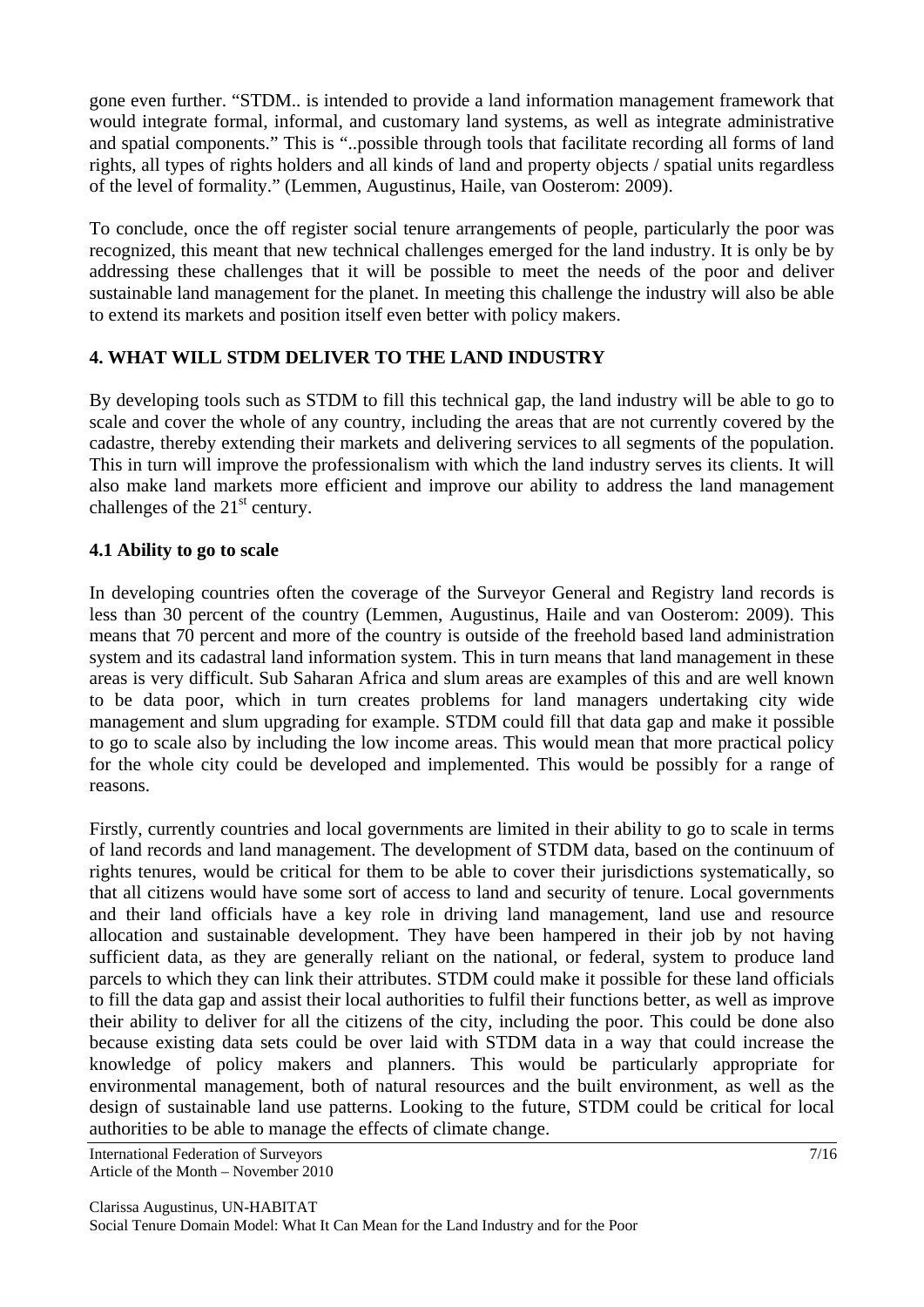Secondly, through the introduction of STDM, low income communities will incrementally become used to land information systems, and some of the legal issues surrounding land. This capacity building is critical for maintaining currency in any system, and will be of great use once these people move into more legal systems, where land records often lose currency because users do not see the value of updating them. Once STDM information is available for any particular low income community it will make it quicker and more efficient to plan the area, to upgrade it, deliver trunk infrastructure and affordable services. It will be quicker and more efficient because the data needed to do the initial planning will already exist; and some capacity will already exist in the community in regard to land and land information, making it easier to negotiate with the community in regard to land readjustment, upgrading and/or land acquisition and compensation. This will also make it safer in some areas for surveyors to undertake surveys. This efficiency in turn should make it possible for the land industry to scale up their role in city management and improve their unit costs. Re-tooling costs could be offset quicker through these efficiency gains.

Thirdly, STDM would make it possible to link information to other mapping agencies and data providers which are not currently able, or willing, to use cadastral data because of its high accuracy requirement and/or more importantly, shortfalls in coverage. This again could improve the scale of service delivery and land management.

Fourthly, by systematising information, including rights (formal, informal and customary), claims, over-lapping rights and claims and disputes, oral and written contracts, STDM could make an important contribution to bringing peace in post conflict countries where land has been a key driver of conflict. The role of STDM in post conflict areas has already been identified as a need, and this is a critical new market for the land industry. Generally land disputes are not addressed systemically, or in time, in these situations because of this technical gap, and STDM would also enable land dispute resolution to be scaled up, thereby directly contributing to peace building.

Finally, STDM could generate data so a country could better measure its coverage in regard to security of tenure. Currently indicators on security of tenure are limited by a lack of reliable data. It would also improve the ability of the land industry to make cross country comparisons.

## **4.2 Improved professionalism**

The failure of current conventional systems to deliver at the necessary scale, because of the technical gap covered by STDM, has left land professionals in a weaker position than they should be in regard to policy makers. STDM, by addressing a technical gap and giving new options, tools and solutions will make it possible for land professionals to increase their ability to influence decision makers. People who can assist policy makers to address the problems of chaotic and unstable cities, impossible traffic problems, land conflict, and climate change issues, are the leaders of the future.

Also, STDM could improve the symmetry in land information in general which has the potential to decrease corrupt practices found in some of the land agencies and among some land professionals. This could improve the image of the land industry as a whole in those countries.

From another angle, STDM could increase the market of the land industry by incorporating all sorts of transactions over the continuum of land rights, not just freehold. It has been hard for the industry to engage with the low income part of the market also because of the lack of affordable pro poor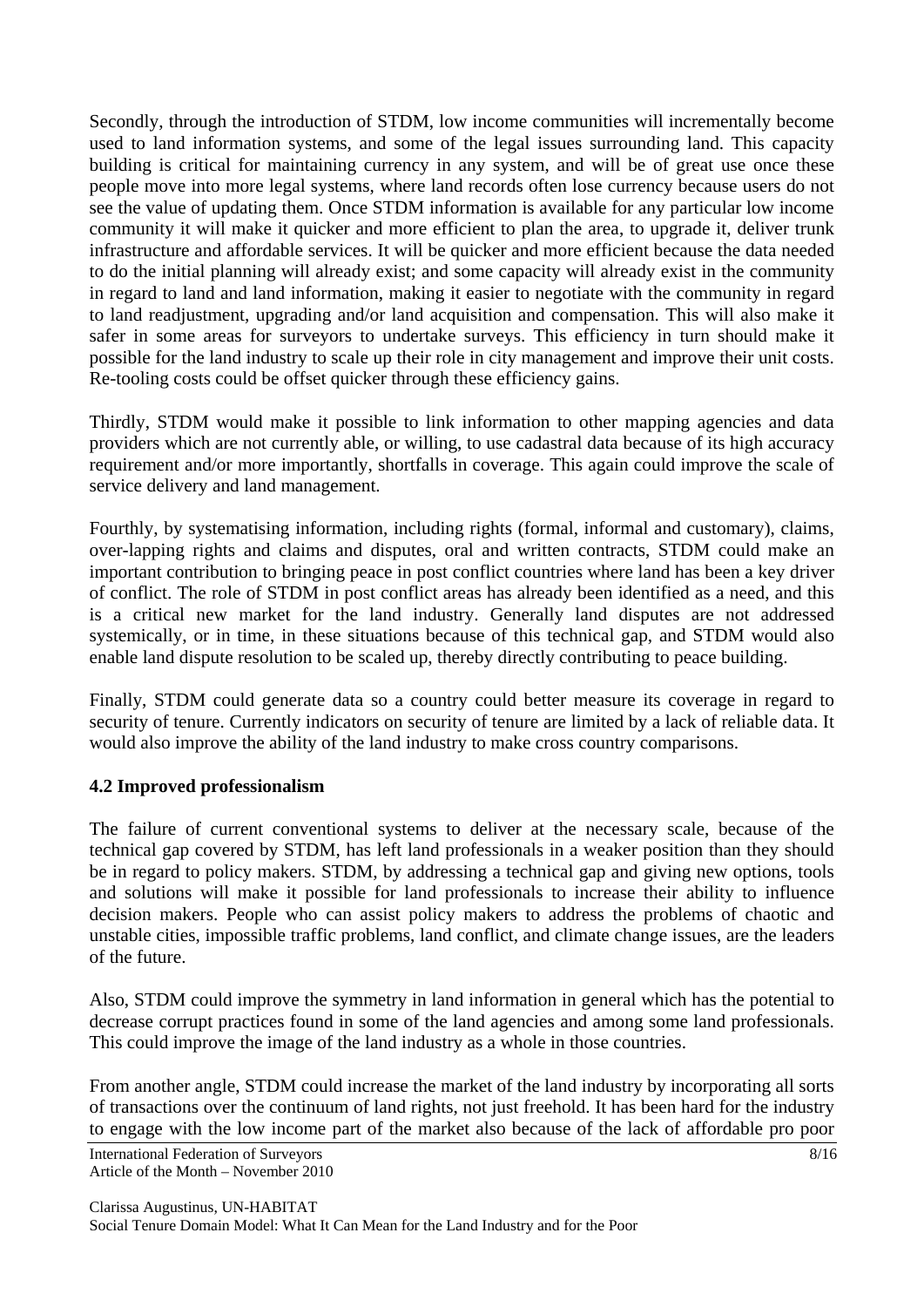land tools, particularly the documenting of social tenures and information management systems. Market share could also be increased through the development of a wider range of services. STDM data could be used like cadastral data for business processes, such as developers undertaking slum upgrading, commercial concerns delivering to the informal economic sector of bread, alcohol, dry cleaning and so on.

In regard to this, STDM data will include a range of types of data including dirty data, legal and informal data. The land industry will need to adjust to this range of data, and how to use it as over laid data, in order to improve land use planning, land management and environmental planning. Non specialised people will also produce some of the data. New skills will be needed in interpretation of the data and the management of the results. New skills will also be needed to manage a different level of data gatherers. Some types of risk will decrease and other risks will emerge, and these will have to be managed. A new type of land information manager and land manager is likely to emerge to use STDM, which will need capacity building and resources.

A specific example of these potential new roles and opportunities relates to land and the courts. Many countries in the world have huge case back logs of land cases, or cases which have underlying issues related to land. STDM can identify and describe the range of land disputes that exist, and at an earlier stage prior to entering court, thereby decreasing the number of cases in court and increasing the number of cases that could be solved through Alternative Dispute Resolution mechanisms. This has always been a crucial role of surveyors and may strengthen the role and scope of community leaders, para-legals, government officials, surveyors and lawyers involved in mediation.

Finally, the ability of the land industry to deliver to all citizens, including the poor, and not just the rich, middle class and commercial classes as is the case currently in many countries, could in time improve the equality and social justice that is often missing in the land sector. Until the technical gap currently covered by STDM is filled, this issue will continue to block the attainment of the goal of land reform.

## **4.3 More efficient land markets**

By using STDM the land markets should operate more efficiently as well. This efficiency will come about for a number of reasons. Firstly there will be more symmetry about land information to all stakeholders, increasing transparency for buyers. Secondly, both the formal and informal land markets will be able to be placed on the same land information system, as the STDM can also be linked to the cadastral information system, improving symmetry of information even more. Thirdly, because of the availability of STDM data it will be easier for negotiations to take place on land that has been frozen by family and neighbourhood disputes and/or deceased estates. This will be of particular importance in Muslim countries where shared inheritance is practiced.

Fourthly, land acquisition for development will be easier because data will be available from the outset, hopefully linked to pro poor compensation packages. This is particularly important in periurban areas where urban development is often concentrated, yet land records reflecting the legal reality are often the weakest. Fifthly, because of data availability, land use planning will be more efficient and realistic and hopefully affordable. Sixthly, one of the major delays in land documentation (registration) is adjudication. STDM data will make systematic adjudication more efficient as it could build on existing data and potential disputes can be identified before hand.

International Federation of Surveyors 9/16 Article of the Month – November 2010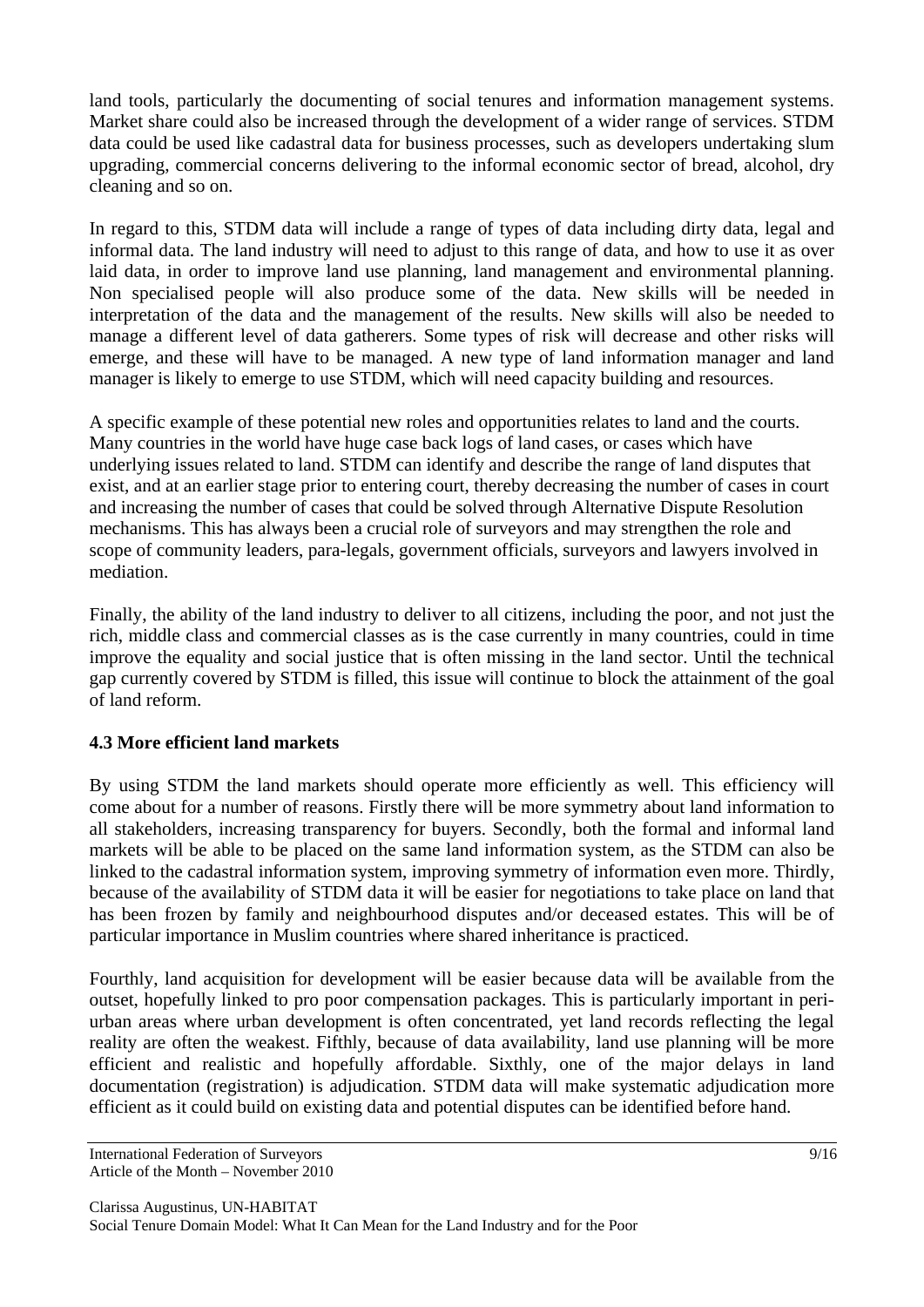Seventhly, land disputes and the type of dispute will be known to all buyers, who will be able to factor this into value and price. Eighthly, through the STDM system which supports a range of rights and not just freehold, buyers will be able to better assess the security of tenure of different documents and the value of the land will more accurately reflect the land market. Ninthly, land use conflicts will be able to be identified at an earlier stage and dealt with, with the result that there could be less land related court cases. Court cases can freeze land for years, so STDM may well free up this land earlier. Also, since STDM will provide more realistic information which will be reflected in the land value, the market will indirectly influence quicker resolution of land disputes.

Tenthly, by expanding the conventional systems and formal markets to link to STDM, the other forms of tenure, and the informal markets, the supply and demand currently focused on freehold, which causes economic distortions and increases corruption, is likely to be re-set at a new position. All this will improve the functionality of the land markets. Finally, surveyors and information managers will have to manage the transition of the land and data, including STDM data, through different stages of the continuum of land rights in a way that "..anticipates the complexities of a fully developed formal land market." (Williamson, Enemark, Wallace, Rajabifard: 2009).

## **5. WHAT WILL STDM DELIVER TO THE POOR**

Currently, most poor people are not covered by a land administration system and its linked land information management system. This means that they do not benefit from these systems in regard to tenure security, planning and service delivery, slum upgrading, resolution of disputes and so on. STDM would make it possible for a country and/or local government to go to scale and include low income people in their information systems and in their land delivery approaches. This would have a direct impact on the quality of life of the poor and on poverty reduction. It would also have a direct impact on the stabilisation and governance of cities, also through the empowerment of the poor. This is because it is not possible to create sustainable cities if the poor are not part of the solution.

### **5.1 Improved Security of Tenure at Scale**

Many poor rely on informal and/ or customary land rights, which are often not administered and documented systematically. STDM is designed as a pro poor land information management system to underpin the types of social tenures which the poor use to give them security of tenure. STDM could make it possible to document systematically and upgrade these tenures over time along a continuum of land rights. Documentation of some kind available to the poor, which is affordable and relevant to their situations and social tenures, will increase their security of tenure in terms of use rights and land 'rights'.

STDM will be used to document land rights, claims and over-lapping rights prior to conventional adjudication, planning, surveying and registration, which is expensive, takes a lot of time and normally is out of the reach of the poor. Also the STDM information will include both *de facto* as well as *de jure* land 'rights' and use rights on the same system. The availability of data and on the same system will mean two things. Firstly, this will enable more effective, efficient and affordable city wide land use planning, which has often suffered from data deficiencies. This will make it possible to service slum areas more easily and link it to the trunk infrastructure, also because it will give the poor an address, making it possible to undertake cost recovery on services. This will increase service delivery to the poor, such as water. Secondly, a major cost and time issue related to land registration is the information produced during adjudication in formal land titling processes.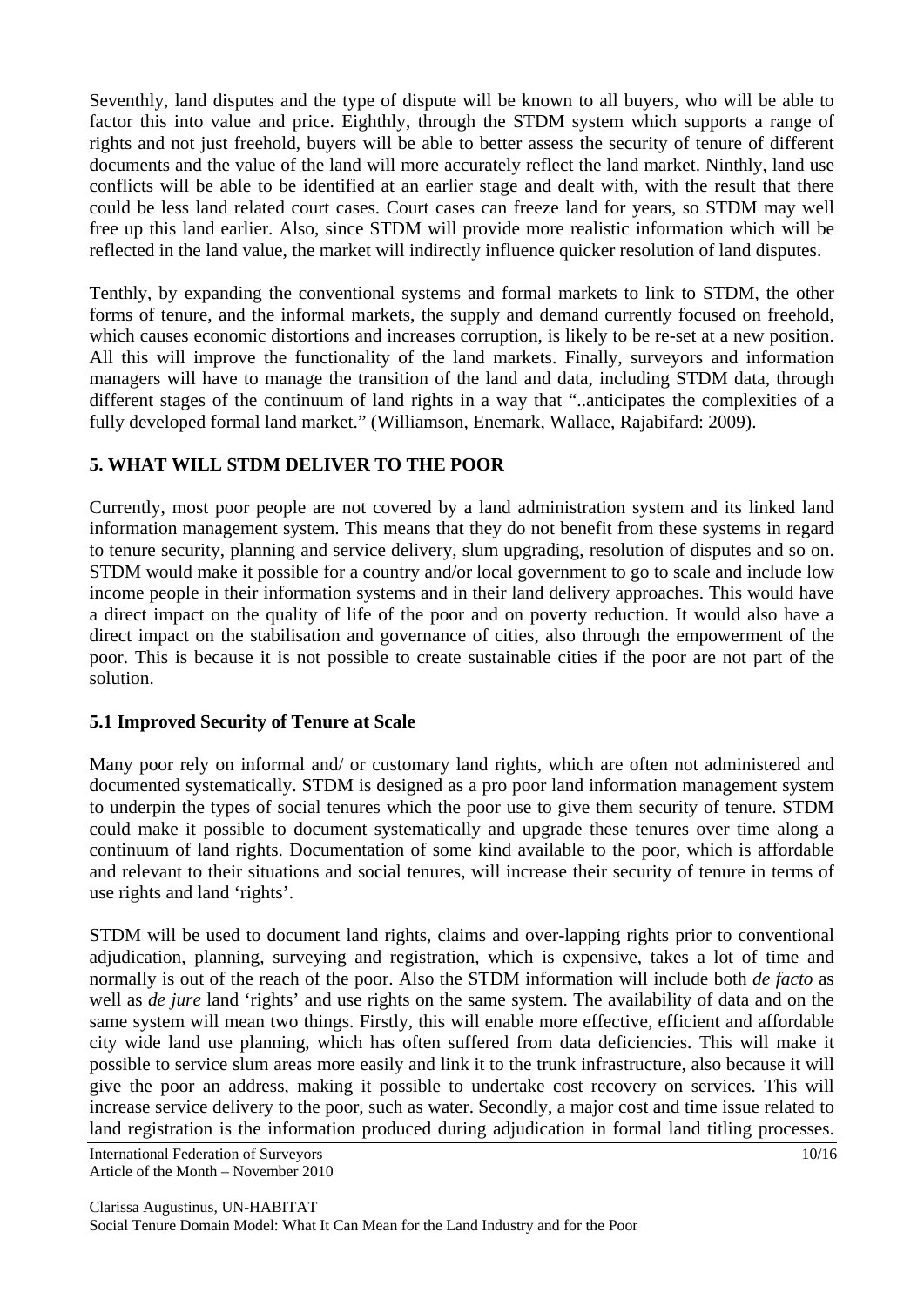The STDM data will make adjudication, surveying and documentation at some later point cheaper, more efficient and faster thus making it possible for the poor to be brought into the formal systems earlier, thereby increasing their security of tenure along the continuum of land rights faster.

The STDM will hold information on the rights and claims of the poor and the information from the cadastre, state asset register, and municipal asset register (where this information is available). Knowledge of the legal status of the land will limit evictions. A common problem has been that state officials allocate land to investors and developers which is already occupied by the poor, because there is no information about land rights on their land information system. By linking the cadastral information to STDM information it will be possible to ascertain whether the land is already occupied and claimed and is not empty. Mozambique has used this kind of approach effectively. Also, the poor will be able to identify the legal owner of the land they occupy with whom they can negotiate. Renters in the slum could be protected during this process as their information will also be identified on the STDM -their rights and claims as well as that of the 'owners' would be identified. NGOs in the Philippines have used this kind of approach to effectively negotiate with land owners. An operating STDM could also make it possible for the poor to argue for compensation when land acquisition is undertaken, and help to standardise compensation procedures, as they could be based on STDM information.

From another angle, slum upgrading currently tends to be project or community focused because of a lack of city wide land information and land management. An STDM type tool is in the critical path of city wide slum upgrading and the provision of planning and service provision to the poor at scale. City wide land management will be possible once the entire city is covered with conventional cadastral information management system linked to the STDM information, as the information will be at scale. Not only will it be possible to work out more affordable and efficient options, but it will also be possible to implement the policies better. It will be possible to carry out improved policy planning and implementation for the city in general, as well as road, trunk infrastructure, services and community facilities, as well as environmental management. This is turn will impact the lives of the poor through for example, improved transportation (the poor often spend hours commuting); cheaper water supply (the poor pay more than the rich generally for water); more accessible health facilities (the poor often have to travel hours to get medical attention and are more reliant on hospitals as the rich tend to use private doctors).

Finally, a key issue for the poor is whether their children can inherit the land they are holding. STDM could make it easier for the poor, particularly women, to inherit the land as it could provide the necessary information for the resolution of disputes, as well as supply some evidence of rights and claims which could under the right conditions enable forums, such as courts, to make better and less arbitrary decisions.

### **5.2 Improved Quality of Life**

People who do not have access to basic services, who do not have security of tenure and who constantly experience the threat and fear of losing their homes need improved quality of life. This is the case for many inhabitants of the slums. Their quality of life is directly related to secure access to land which is serviced.

STDM can contribute to poverty alleviation through improving poor people's access to a key asset for sustainable livelihoods, namely access to land and security of tenure. Also, through creating a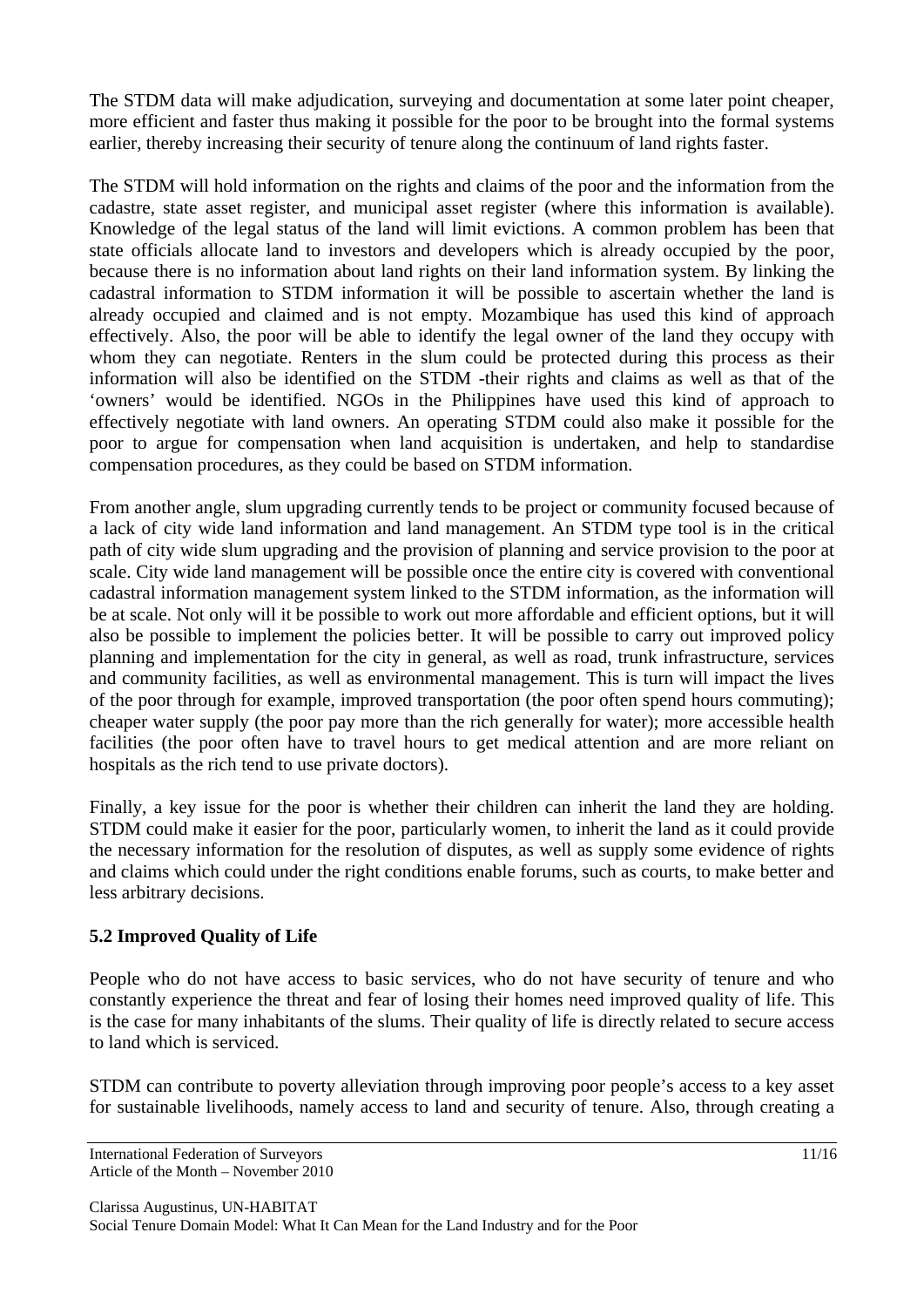system to underpin affordable land tenure options, it can reduce the cost of access, planning and servicing of the area, thereby putting more money in the pockets of the poor.

STDM can contribute directly to slum dwellers' quality of life through improved service provision because it will make it possible to create a large scale detailed map of the entire jurisdiction, be it a local authority, area of a para-statal responsibility for water or electricity, or under the responsibility of a national department, such as education. This could mean that slum dwellers, who have often been excluded from service delivery, could be able to more easily receive services including community facilities. Often slums cannot be serviced with water, refuse clearing, electricity, schools, clinics because the slum area is not on the 'official map' of any of the line departments responsible for education or health for example, or even the local government responsible for refuse, electricity etc. For example in Kenya, the Department of Education does not address schooling in slum areas as they are in unplanned areas, and informal schools are the only option for young slum residents. With STDM data and on one system, it could be possible to undertake planning, service delivery and the delivery of community facilities. This would have an enormous impact on the quality of life of the slum residents.

Also, increased security of tenure means that people invest more in their homes. The quality of the housing stock in the slums is likely to improve, which will impact residents quality of life. People will most likely replace leaking roofs, mud walls which cave in to overflow streams and poorly built pit latrines once they have a form of security of tenure. This will contribute directly to their quality of life.

From another angle, poor people generally rely on neighbours to see them through hard times. When slum residents are evicted they not only lose their land and homes, but they also lose their networks. This means that they become more vulnerable to shocks, such as natural disasters, loss of employment during economic down turns, or the loss of the bread winner to HIV/Aids and other diseases. These shocks are known to force people into becoming the poorest of the poor where it is difficult to survive. Because STDM assists poor people's security of tenure prior to all the formal procedures, it may be possible for people to remain resident within the same neighbourhood for longer time periods, thereby keeping their safety nets in place and limiting the impact of shocks on the poor and vulnerable.

Finally, the more information the poor have about the land they live on, the more they will be able to plan, instead of surviving day to day never knowing when they are going to be evicted. STDM can supply that kind of information to make it possible for the poor to better plan their lives.

### **5.3 Improved Governance and Empowerment**

Information is power. STDM can make information available at a lower level in a more simple fashion, such as on land tenures, so that poor people can both access it and understand it. This should improve transparency about land allocation, acquisition, inheritance and transfers -for example from government to private developers. The poor may not be as much at the mercy of the syndicates which sometimes operate in the public and private sectors. This can contribute to decreasing evictions and limiting corrupt practices. STDM and the land documents linked to it can increase democracy by building capacity in the poor, in terms of knowledge transfer about the wider land setting, and empower them to negotiate better with other stakeholders, such as private land owners and local authorities. Increased negotiation capacity by the poor with other stakeholders should mean that it could be possible to undertake more sustainable planning and land

International Federation of Surveyors 12/16 Article of the Month – November 2010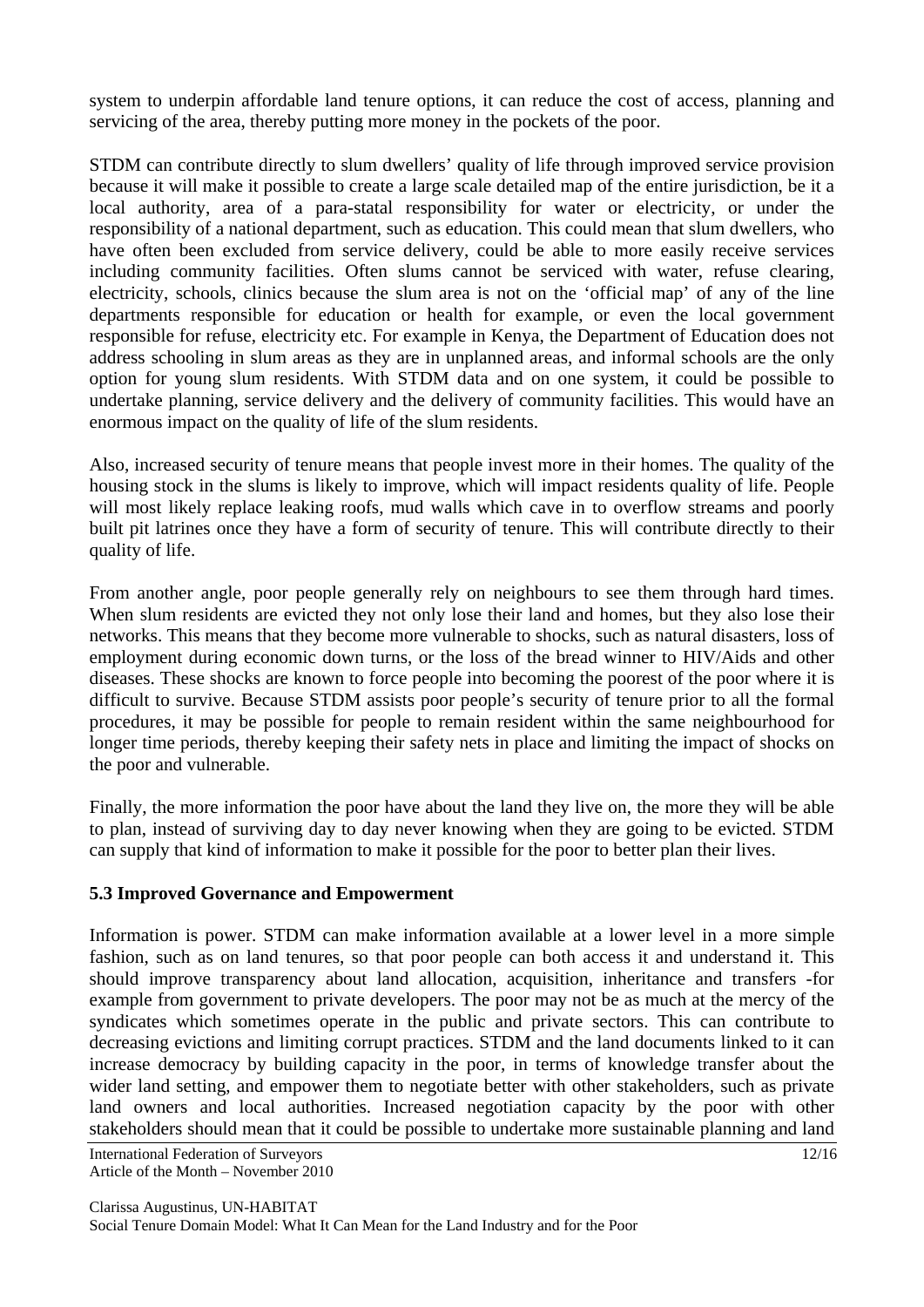management, such as land readjustment, as the poor take ownership and responsibility for their settlements.

Many women are disproportionally affected by poverty, and this is directly linked to their access to land. On average women have fewer rights over land than men, and poor women particularly suffer from this problem. The experience of the Huariou Commission and Slum Dwellers International, both partners in GLTN, have shown that women play a key role in successful slum upgrading exercises. STDM can contribute to overcoming gender disparity as it can also hold the record of women's land rights, which are often nested within family rights, thereby empowering them to claim these rights and participate in land management operations.

Land and conflict are often linked, and STDM can contribute to improved land governance as STDM information can be used for dispute resolution between neighbours, between residents and the state, and residents and local authorities, as it could show rights, claims, and over-lapping rights and claims. Having such information and at scale may also make it possible to develop typologies of conflict and create procedures around their resolution. For example, disputes between neighbours over boundaries can probably be solved locally by community leaders with sufficient information and power. Disputes between communities and private land owners will need to be solved through other means. That is, STDM can be crucial to a process whereby land disputes can be recorded and fed into a dispute resolution process. In this way STDM can contribute to conflict management in cities, which will in turn have an impact on violence and crime in cities, as often this is linked to land. That is, STDM could contribute to social stability.

This together with improved governance and respect for the rights of all citizens in the city, as well as tools which the poor can use to document their land, can build the rule of law. Too often the regulatory framework associated with land has been damaged and distorted. STDM can make it possible to strengthen the rule of law around land.

Finally, STDM can make full coverage of both the rich and the poor land rights and claims possible, and place the information on the same system. This would facilitate the better allocation of resources and the redistribution of land and use rights for improved sustainable development.

### **6. CONCLUSION**

The urban challenge is enormous. Cities are already struggling to cope with the impact of urbanization and this is set to increase in many countries, especially in Africa and South East Asia. Managing the expected increase in the geographic area of cities will require large scale investment to ensure that urban development is not chaotic. The amount of shelter and land delivery needed over the next few decades, to ensure that there is adequate housing for all, and for the world to move to sustainable urbanization, is daunting. Yet a review of the global position in regard to shelter delivery indicates that the agenda is not prominent enough and urgent action is needed to get a focus back on this sector. While, through the work of GLTN partners and others, the implementation of pro poor large scale land tools has started, much more needs to be done to go to scale.

The conclusion of the paper is that there is a major technical gap which needs to be filled and this has been shown relative to the urban areas. (Rural examples could have been used for the same purpose as GLTN and STDM are designed to serve national needs -rural and urban). Using current approaches cannot deliver robust security of tenure, land information management, land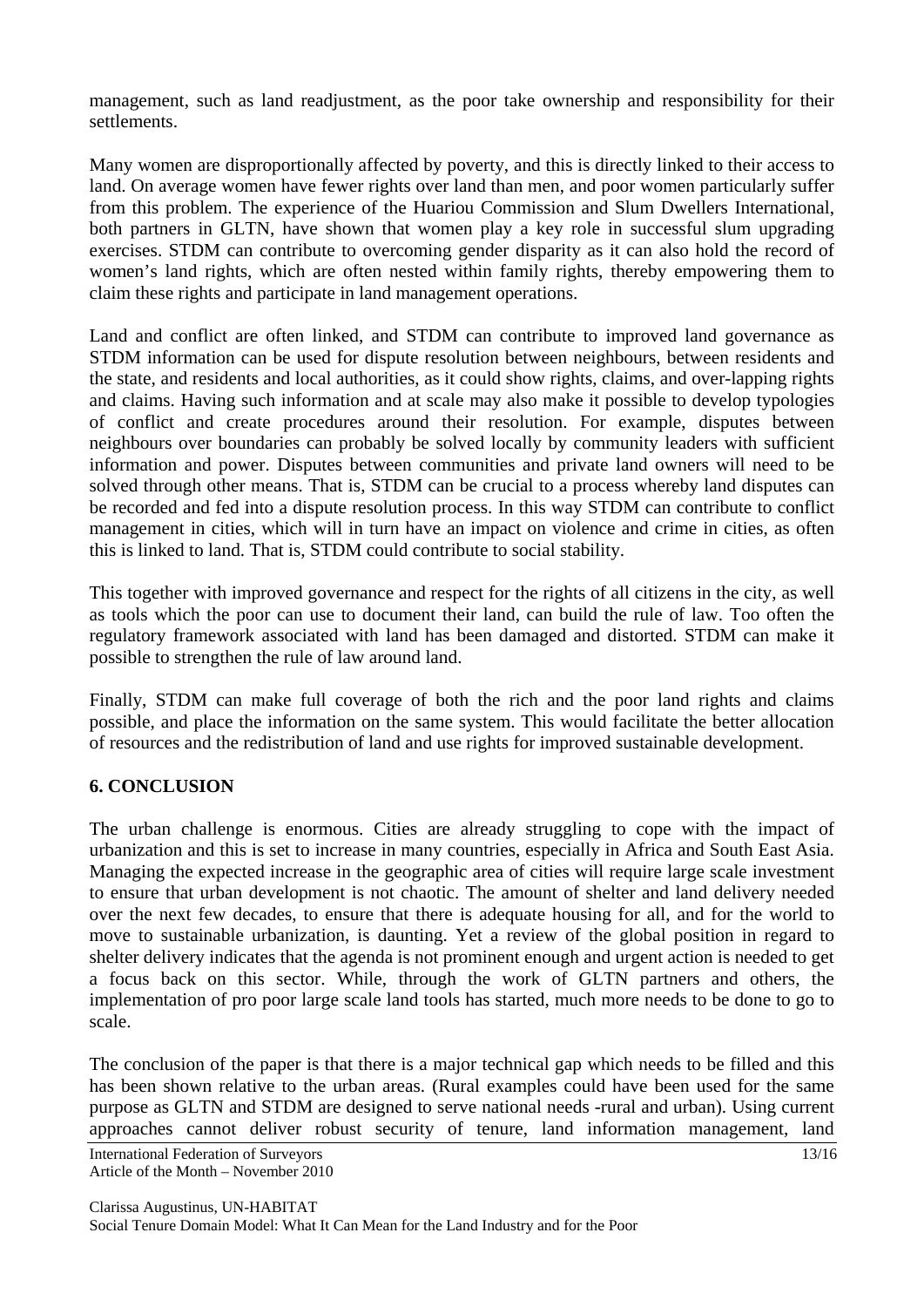administration systems or land management at scale, to a large part of the land in developing countries, both in the rural and urban areas. This gap is affecting the sustainability of the planet and its cities, forests and food production, among other things. Early work is being done to fill this gap by the land industry and this work should increase its market share and have a major impact on the lives of the poor and the places they live in. The industry has taken up this challenge but still a lot more needs to be done and done much more quickly. Finally, the technical gap covered by STDM is in the critical path of the delivery of a number of the Millennium Development Goals namely, Goal 1 on food security, Goal 3 on the promotion of gender equality and the empowerment of women, and of course Goal 7 on ensuring environmental sustainability, including improving the lives of slum dwellers.

### **REFERENCES**

Angel, S., Sheppard, S. C. and D. L. Civco, (2005) The Dynamics of Global Urban Expansion, Washington, D.C.: Transport and Urban Development Department, the World Bank.

Augustinus, C., Lemmen, C. and P. van Oosterom, (2006) Social tenure domain model: Requirements from the perspective of pro poor land management, Proceedings of  $5<sup>th</sup>$  Regional Conference on Promoting Land Administration and Good Government in Accra, Ghana 8-11 March, 2006. (http://www.fig.net/pub/accra/papers/ps03/ps03\_02\_lemmen.pdf)

Barry, M. and C. Fourie, (2002) Wicked problems, Soft systems and Cadastral systems in Periods of Uncertainty**,** Survey Review, 36(285):483:496, Paper presented at CONSAS, Cape Town, South Africa, 12-14<sup>th</sup> March, 2001.

Bruce, J. and S. Migot-Adholla, (eds.) (1993) Searching for tenure security in sub-Saharan Africa, Kendall/Hunt, Dubuque, Iowa.

Cowie, T. (1999) The development of a local land records system for informal settlements in the Greater Edendale Area, MSc thesis, University of Natal.

Dorner, P. (1992) Latin American Land Reforms in Theory and Practice: A Retrospective Analysis, University of Wisconsin Press.

Fourie, C., P. van der Molen and R.Groot (2002) Land management, land administration and geospatial data: Exploring the conceptual linkages in the developing world**,** Geomatica, 56(4).

Fourie, C. and O. Nino-Fluck**,** (2001) An Integrated geo-information system for decision-makers in Africa, Survey Review, 36.

Jenkins, D.P., D.A.Scogings, H.Margeot, C.Fourie and P.Perkin, (1986) Investigation of the Emerging Patterns of Zulu Land Tenure and the Implications for the Establishment of Effective Land Information and Administrative Systems as a Base for Development. Project Report, H.S.R.C.

Latu, T.S. (N.D.), Modeling a land information system for freehold and customary land tenure systems, Department of Land Information, RMIT Centre for Remote Sensing and GIS, Occasional Paper Series, No. 95/1.

Lemmen, C., Augustinus, C., Haile, S. P. van Oosterom, (2009) The Social Tenure Domain Model Subtitle: A Pro Poor Land Rights Recording System, GIM.

International Federation of Surveyors 14/16 Article of the Month – November 2010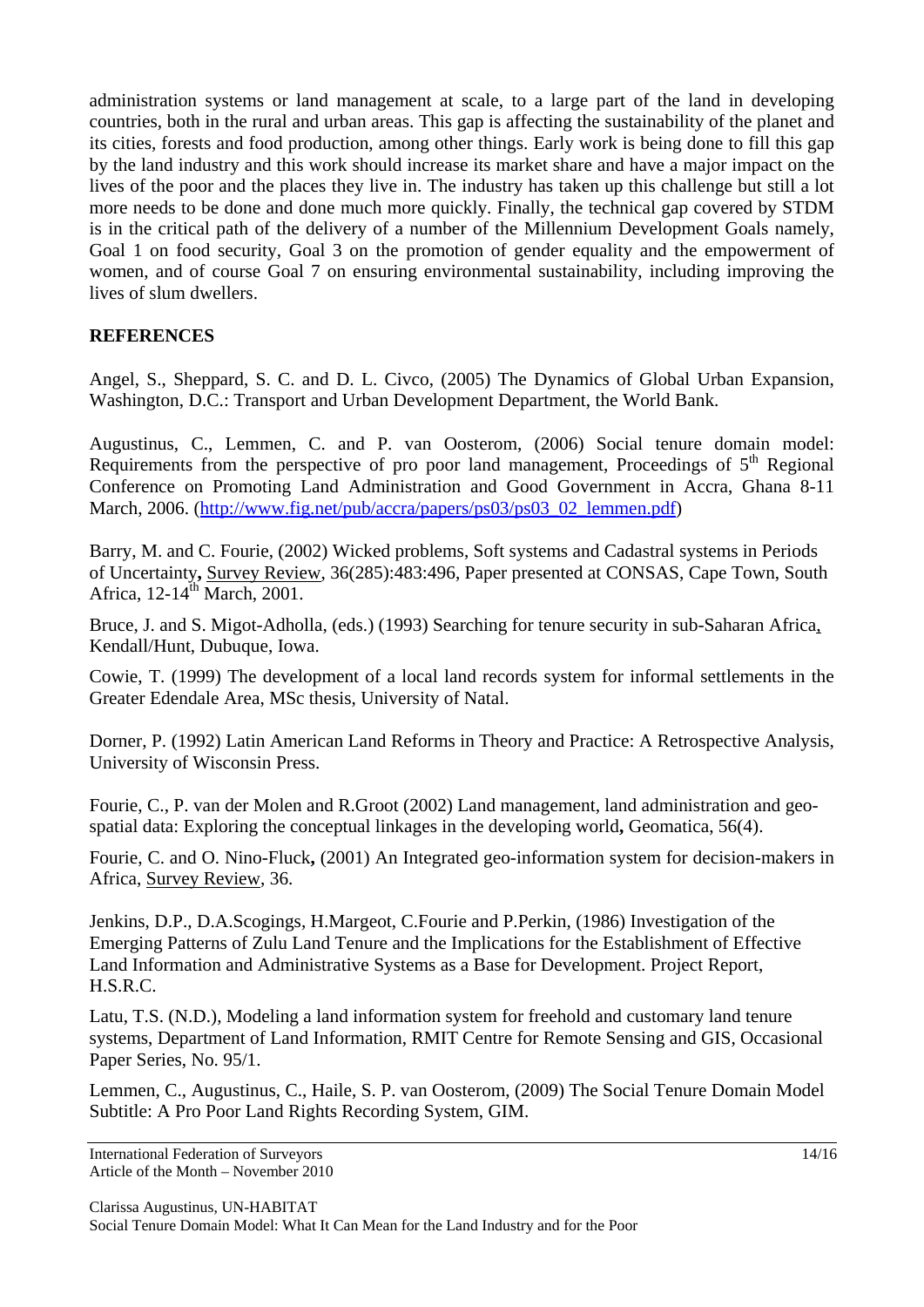Mighot-Adholla, S., Hazell, P., Blarel, B. and F.Place, (1991) Indigenous land rights systems in sub-Saharan Africa: A constraint on Productivity? The World Bank, Economic Review, 5(1):155- 175.

Deininger, K., (2003) Land Policies for Growth and Poverty Reduction, World Bank and Oxford University Press.

Moreno, E., (N.D) Living with Shelter Deprivations: Slums Dwellers in the World, City Monitoring Branch, UN-HABITAT.

United Nations, (2007) The Millennium Development Goals Report 2007, New York, United Nations.

United Nations Economic Commission for Africa, (1998) An integrated geo-information (GIS) with emphasis on cadastre and land information systems (LIS) for decision-makers in Africa. Background report of Expert Group Meeting, Addis Ababa, Ethiopia, 23-26 November, 1998.

UN-HABITAT, (2008) Secure Land Rights for All, Nairobi, UN-HABITAT.

UN-HABITAT, (2008) State of the World's Cities 2008/9: Harmonious Cities, London, Earthscan.

UN-HABITAT, (2006) State of the World's Cities 2006/7: The Millennium Development Goals and Urban Sustainability, London.

UN-HABITAT, (2003) Handbook on Best Practices, Security of Tenure and Access to Land, Nairobi, UN-HABITAT.

Williamson, I., Enemark, S, Wallace, J. and A. Rajabifard (2009) Land Administration for Sustainable Development, Redlands, California, ESRI Press Academic.

www.gltn.net

### **BIOGRAPHICAL NOTES**

Chief of the Land, Tenure and Property Administration Section, Shelter Branch, Global Division, in UN-HABITAT. Key driver of the Global Land Tool Network, focusing on innovative pro poor land tools. Network has over 40 international and regional partners, including multi-laterals such as the World Bank and FAO, bi-laterals such as Norway and Sweden the key funders, professional organizations, such as the International Federation of Surveyors, Commonwealth Association of Surveying and Land Economy, Federation des Geometres Francophone, Royal Institution of Chartered Surveyors, training and research institutions and international civil society. Previously Senior Lecturer, School of Civil Engineering, Surveying and Construction, University of KwaZulu-Natal, South Africa, focusing on Land Management. International consultant on land management and administration from an institutional perspective. Author of 3 chapters in books, and over 44 papers. Ph.D in Social Anthropology on customary and informal land tenure in an informal settlement in Africa.

International Federation of Surveyors 15/16 Article of the Month – November 2010